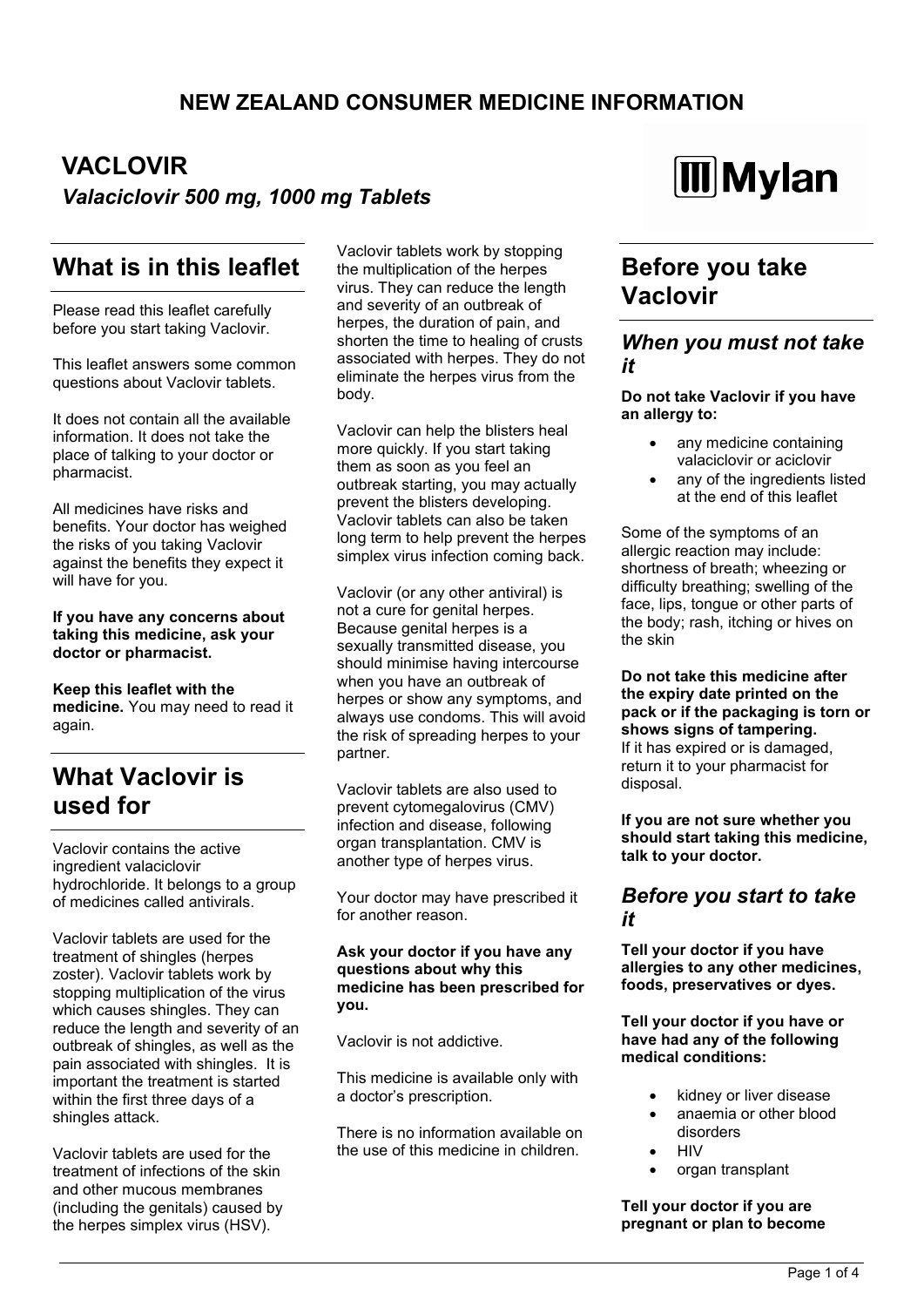**pregnant or are breast-feeding.** Your doctor can discuss with you

the risks and benefits involved.

**If you have not told your doctor about any of the above, tell him/her before you start taking Vaclovir.**

## *Taking other medicines*

**Tell your doctor or pharmacist if you are taking any other medicines, including any that you get without a prescription from your pharmacy, supermarket or health food shop.**

You should also tell any health professional who is prescribing a new medication for you that you are taking Vaclovir.

Some medicines and Vaclovir may interfere with each other. These include:

- mycophenolate mofetil and tacrolimus, immunosuppressant medicines used to prevent organ rejection in transplant patients
- ciclosporin
- aminoglycosides
- organoplatinum compounds

These medicines may be affected by Vaclovir or may affect how well it works. You may need different amounts of your medicines, or you may need to take different medicines.

Your doctor and pharmacist have more information on medicines to be careful with or avoid while taking this medicine.

# **How to take Vaclovir**

#### **Follow all directions given to you by your doctor or pharmacist carefully.**

They may differ from the information contained in this leaflet.

#### **If you do not understand the instructions on the box or bottle, ask your doctor or pharmacist for help.**

## *How much to take*

### **Treatment of Shingles**

The usual dose to take is two 500 mg tablets or one 1000 mg tablet three times a day for seven days.

### **Treatment of HSV Infection**

The usual dose to take is one 500 mg tablet twice a day. Treatment is usually for five days, but can be extended to ten days in some cases.

### **Prevention of HSV Infection**

The usual dose to take is one 500 mg tablet once a day. Your doctor may recommend that you take this as a divided dose (i.e. half a 500 mg tablet twice a day) if you have ten or more attacks per year. If your immune system is suppressed, the recommended dose is one 500 mg tablet twice a day.

If you have had a herpes infection before, you should start to take Vaclovir tablets as early as possible if you think you are about to have another attack. Dosing should ideally start just before, or straight after the first signs of HSV infection appear.

### **Prevention of CMV Infection and Disease**

The usual dose for adults and children over 12 years of age following organ transplant is four 500 mg tablets or two 1000 mg tablets four times a day. Treatment is usually for 90 days, but can be longer in some cases.

If you have kidney disease, your doctor may reduce your dose.

### *How to take it*

**Swallow the tablets whole with a full glass of water.**

**It is important to drink plenty of fluids while taking Vaclovir tablets, especially if you are elderly or have kidney disease.**

### *When to take it*

**Take your Vaclovir tablets as prescribed by your doctor.** 

**Take your medicine at about the same time each day.**

Taking it at the same time each day will have the best effect. It will also help you remember when to take it.

To prevent CMV infection and disease, the tablets should be taken four times a day (i.e. morning, noon, afternoon and evening).

It does not matter if you take this medicine before or after food.

## *How long to take it*

**Continue taking your medicine for as long as your doctor tells you.**

For shingles, the usual course of treatment is seven days.

For the treatment of herpes infections, the usual course of treatment is five days. However, in some instances your doctor may want you to take your tablets for ten days.

For the prevention of herpes infections, you should continue to take your medicine every day as prescribed by your doctor.

For the prevention of CMV infection and disease, the usual course of treatment is 90 days.

**Do not stop taking Vaclovir tablets before the course of treatment is finished, even if you feel better.**

## *If you forget to take it*

**If it is almost time for your next dose, skip the dose you missed and take your next dose when you are meant to.**

**Otherwise, take it as soon as you remember, and then go back to taking your medicine as you would normally.**

**Do not take a double dose to make up for the dose that you missed.** This may increase chance of you getting an unwanted side effect.

**If you are not sure what to do, ask your doctor or pharmacist.**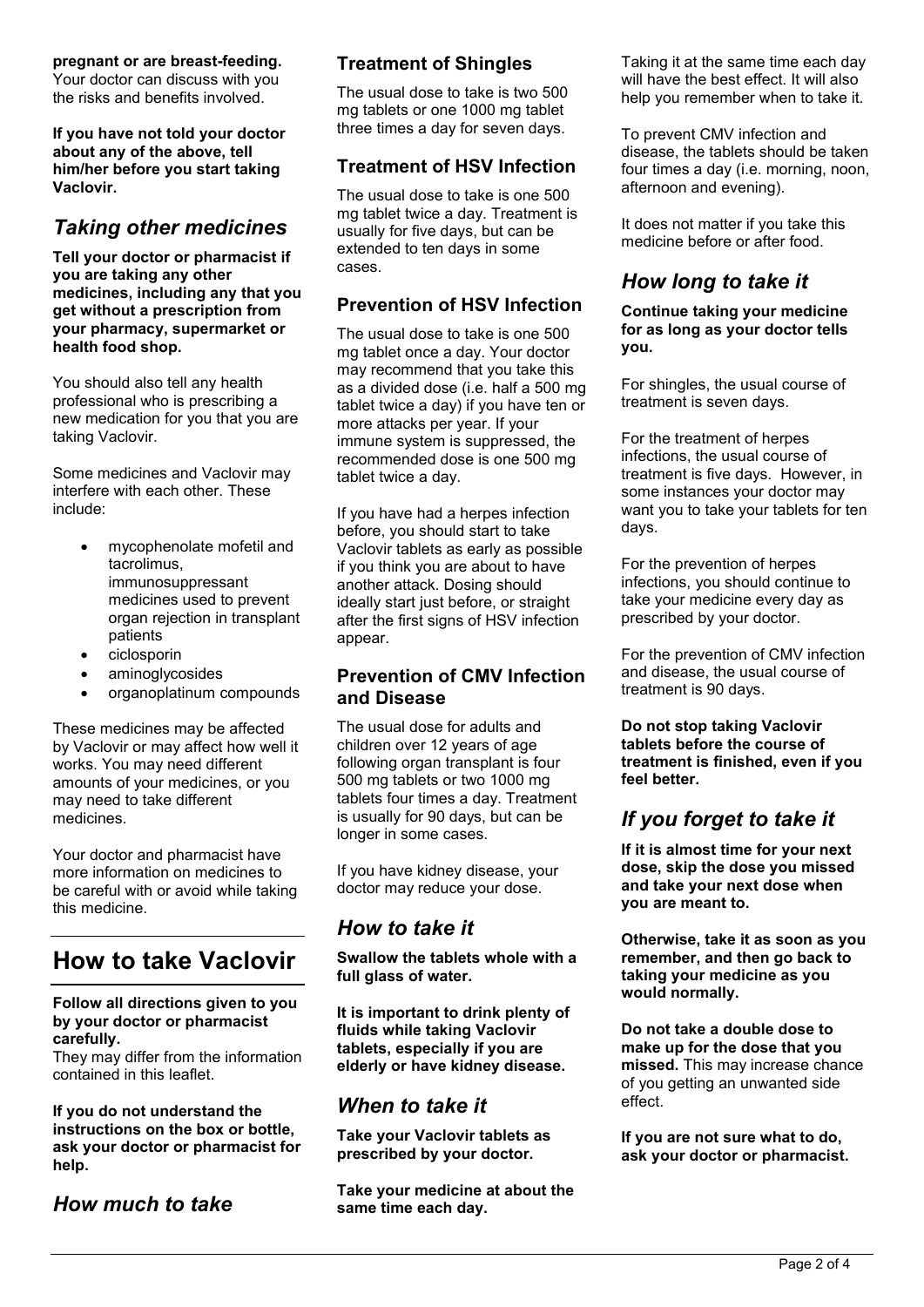If you have trouble remembering to take your medicine, ask your pharmacist for some hints.

# **While you are taking Vaclovir**

## *Things you must do*

**If you are about to be started on any new medicine, remind your doctor and pharmacist that you are taking Vaclovir.**

**Tell any other doctors, dentists, and pharmacists who treat you that you are taking this medicine.**

**If you are going to have surgery, tell the surgeon or anaesthetist that you are taking this medicine.** It may affect other medicines used during surgery.

**If you become pregnant or intend to breastfeed while taking this medicine, tell your doctor immediately.**

**If you are about to have any blood tests, tell your doctor that you are taking this medicine.** It may interfere with the results of some tests.

**Drink plenty of fluids while you are taking Vaclovir tablets.**

**Keep all of your doctor's appointments so that your progress can be checked.** Your doctor may do some tests from time to time to make sure the medicine is working and to prevent unwanted side effects.

# *Things you must not do*

**Do not take Vaclovir to treat any other complaints unless your doctor tells you to.**

**Do not give your medicine to anyone else, even if they have the same condition as you.**

**Do not stop taking your medicine or lower the dosage without checking with your doctor.** If you stop taking it suddenly, your condition may worsen or you may have unwanted side effects. If possible, your doctor will gradually reduce the amount you take each

day before stopping the medicine completely.

## *Things to be careful of*

#### **Be careful driving or operating machinery until you know how Vaclovir affects you.**

This medicine may cause dizziness, headache, confusion, hallucination or decreased consciousness in some people. If you have this symptom, do not drive, operate machinery or do anything else that could be dangerous.

**Be careful when drinking alcohol while you are taking this medicine.**

#### **If you feel light-headed, dizzy or faint when getting out of bed or standing up, get up slowly.**

Standing up slowly, especially when you get up from bed or chairs, will help your body get used to the change in position and blood pressure. If this problem continues or gets worse, talk to your doctor.

# **In case of overdose**

## *If you take too much (overdose)*

**Immediately telephone your doctor or the National Poisons Centre (telephone 0800 POISON or 0800 764 766), or go to accident and emergency at your nearest hospital, if you think that you or anyone else may have taken too much Vaclovir. Do this even if there are no signs of discomfort or poisoning.** You may need urgent medical attention.

Symptoms of an overdose may include confusion, hallucinations, agitation, decreased consciousness, coma, nausea, vomiting and kidney failure.

# **Side effects**

#### **Tell your doctor or pharmacist as soon as possible if you do not feel well while you are taking Vaclovir.**

This medicine helps most people, but it may have unwanted side effects in a few people.

**All medicines can have side effects. Sometimes they are serious, most of the time they are not. You may need medical treatment if you get some of the side effects.**

**Ask your doctor or pharmacist to answer any questions you may have.**

**Tell your doctor or pharmacist if you notice any of the following and they worry you:**

- headache
	- nausea
- abdominal pain
- vomiting
- diarrhoea
- skin rash
- increased sensitivity of the skin to the sun
- difficulty breathing
- pale skin
- tiredness
- yellowing of eyes and skin
- itching
- hives
- difficulties to pass urine

#### **Tell your doctor as soon as possible if you notice any of the following:**

- dizziness
- confusion
- hallucinations
- drowsiness
- agitation
- tremor
- movement disorders
- difficulty speaking
- seizures
- impaired consciousness
- impaired mental condition
- memory loss
- sore throat
- mouth ulcers

The above side effects are more common in patients with kidney disease or in those taking high doses, and may require medical attention.

**If any of the following happen, tell your doctor immediately or go to Accident and Emergency at your nearest hospital:**

- unusual bleeding or bruising
- swelling of the face, lips, mouth, tongue or throat